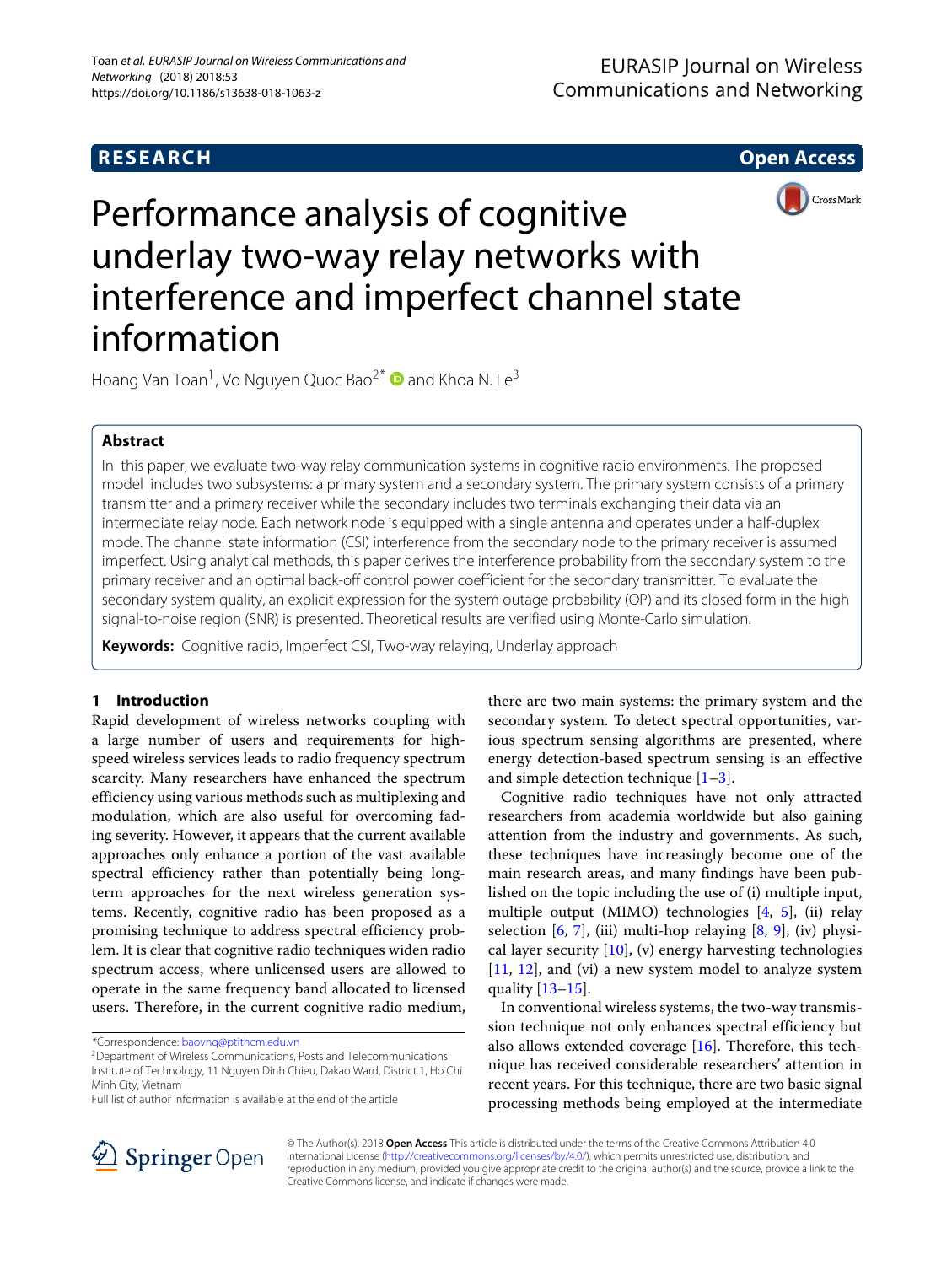relay node: AF (amplify and forward) and DF (decode and forward). Most existing studies apply these methods in two-phase two-way or three-phase two-way relay transmission protocols [\[17\]](#page-8-14). Furthermore, some studies have evaluated two-way systems in Nakagami-*m* fading [\[18\]](#page-8-15) and also in other fading channels [\[19\]](#page-8-16).

Combining the two-way relay transmission technique with cognitive radio, one significantly increases system spectral efficiency. In  $[20]$ , Duy et al. analyzed the quality of two-way relay transmission secondary systems in which their model includes three-phase DF relay intermediate nodes. Furthermore, they obtained exact expressions for the system outage probability in Rayleigh fading. For twoway DF relaying systems in cognitive radio environments, Afana et al. derived exact expressions for the system outage probability and bit error rate in a two-way system, consisting of several relay nodes, primary transmitters and primary receivers [\[21](#page-8-18)[–23\]](#page-8-19) which are important findings for further developments on cognitive relay radio techniques. However, Afana's analytical results are only correct for system models with a large number of relay nodes and a limited number of primary receivers. To overcome this bottleneck, the authors in [\[24\]](#page-8-20) offered exact expressions for the system outage probability where the numbers of relay nodes and primary receivers are allowed to be arbitrary in Nakagami-*m* fading. Considering AF two-way relay transmission systems employing massive MIMO, the authors in [\[25\]](#page-8-21) solved for the optimal beamforming power allocation and optimal coefficients. One of the most important contributions to the literature is presented by Zhang et al. [\[26\]](#page-8-22), in which the authors evaluated system quality and gave exact expressions for system outage probability when considering interference effects from the primary transmitter to the secondary network nodes. It is noted that the common feature of most current contributions is only to consider two-way systems for perfect channel state information (CSI).

It is also clear that because of continuous random variation of fading channels and channel estimation errors, perfect CSI is practically difficult to acquire. For cognitive radio systems, if the transmitters in the secondary system do not have perfect CSI, these equipments don't effectively and efficiently control their required transmit power, increasing interference to the primary receivers and subsequently affect the primary system operation. Therefore, cognitive radio system quality evaluation under imperfect CSI conditions is necessary as the findings can be used to verify theoretical prediction against practical data. In [\[27\]](#page-8-23), the authors considered a system model that has two secondary terminals and a number of intermediate relay nodes in cognitive radio environments. Their proposed system is mathematically modeled and solved to obtain optimal beamforming for two cases: perfect CSI and imperfect CSI. However, these

authors did not consider interference effects from the primary transmitters to the secondary system. Considering mutual interference between the primary network and the secondary network, the authors in [\[28\]](#page-8-24) focused on analyzing the system under imperfect CSI condition. In addition, relay systems' quality is analyzed in cognitive radio environments for imperfect CSI such as [\[29\]](#page-9-0) evaluated the multi-stage secondary system quality, while [\[30\]](#page-9-1) studied a cooperative transmission secondary system in Nakagami-*m* fading.

To the best of our knowledge, the findings on evaluating two-way relay transmission system' quality in cognitive radio environments considering interference from the primary transmitters to the secondary system with imperfect CSI from the secondary network nodes to the primary receivers are not yet available. The contribution of the paper thus are:

- Deriving the interference probability from the secondary system to primary receivers for imperfect CSI;
- Obtaining power back-off coefficients for secondary network nodes' transmitters to ensure satisfactory interference probability from primary receivers is achieved;
- Deriving an exact expression for the secondary system outage probability;
- Offering an asymptotic outage probability (OP) formula for the secondary system in the high SNR region and determining the system diversity order.

The paper is organized as follows: Section [2](#page-1-0) outlines the proposed system model. The outage probability for the secondary system is studied in Section [3](#page-3-0) while Section [4](#page-7-0) presents simulation results. Section [5](#page-8-25) concludes the main findings of this paper and gives possible future work.

#### <span id="page-1-0"></span>**2 System model**

Figure [1](#page-2-0) shows the system model which includes network nodes of the primary network and the secondary network. The primary network consists of a primary transmitter PU-Tx and a primary receiver PU-Rx while the secondary network consists of two terminals A and B exchanging data via the intermediate relay node R. It is assumed that each network node is equipped with a singe antenna and operates in the half-duplex mode.

The channel coefficient from node X to node Y is denoted as  $h_{XY}$ , where X, Y  $\in$  {A, B, R, P}. The interference channel from the secondary nodes to the primary receiver (PU-Rx) is  $h_{\text{XP}}$ , and the interference channel from the primary transmitter (PU-Tx) to secondary nodes is  $h_{PX}$  with  $X \in \{A, B, R\}$ . It is assumed that all channels experience flat independent Rayleigh fading. Therefore, the channel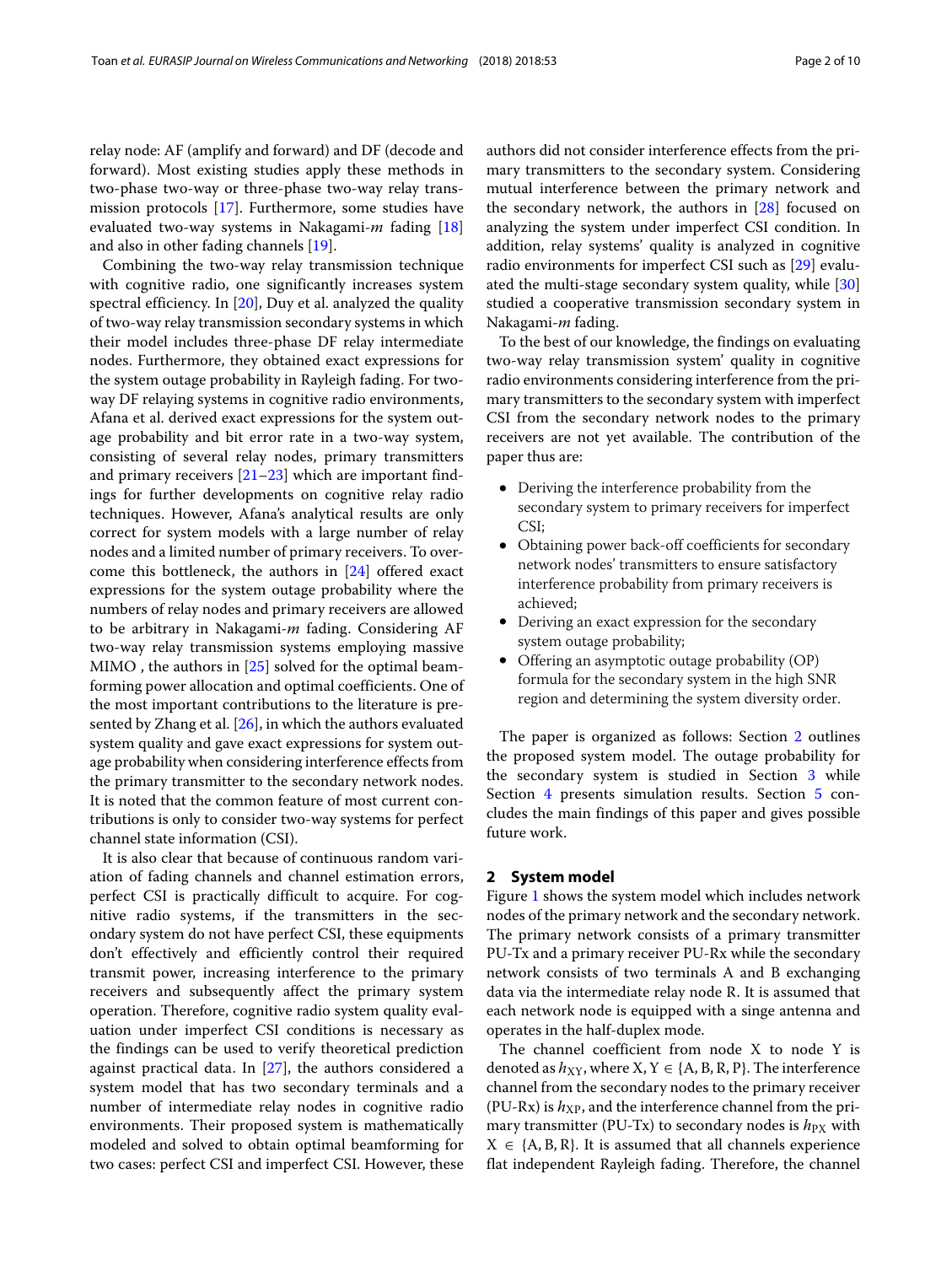

<span id="page-2-0"></span>gain from node X to node Y,  $|h_{XY}|^2$ , is an exponentialdistributed random variable having the cumulative distribution function (CDF) and probability density function (PDF) given as

$$
F_{|h_{XY}|^2}(z) = 1 - e^{-\frac{z}{\lambda_{XY}}},\tag{1}
$$

$$
f_{|h_{XY}|^2}(z) = \frac{1}{\lambda_{XY}} e^{-\frac{z}{\lambda_{XY}}},
$$
\n(2)

where  $\lambda_{XY} = \mathbb{E}\{|h_{XY}|^2\}$  with  $\mathbb{E}\{\cdot\}$  being expectation operator.

The two-way relay transmission process between node A and node B occurs in three phases, and relay node R processes its received signals using DF relaying. In the first phase, node A transmits its signals to node R. Then, node B transmits its signals to node R in the second phase. Finally, the relay decodes and encodes its received signals from node A and node B before broadcasting these signals to the two terminals in the third phase.

Since the secondary system operates at the primary system frequency band, the transmit power of the secondary network nodes has to be adjusted to ensure that interfer- $\frac{1}{2}$ <br>Since<br>tem fre<br>networe ence  $I_p$  to the receiver PU-Rx is kept under a threshold. Thus, if the secondary nodes fully possess the interference CSI at the primary receiver, the best transmit power of the secondary nodes can be defined as *P*<sub>X</sub> =  $\frac{\widetilde{I}_{\text{F}}}{\mu}$ 

$$
P_X = \frac{\widetilde{I}_p}{|h_{XP}|^2}, \quad X \in \{A, B, R\}.
$$
 (3)

However, in practice, perfect CSI of the interference links from secondary transmitters to the primary receiver is not available at the corresponding secondary transmitters because of channel estimation errors or time-varying impairments, is possibly caused by the combination of channel estimation error, mobility, feedback delay, and limited feedback. Therefore, interference channel coefficients from the secondary node X to the primary receiver Y are often estimated as  $\hat{h}_{\text{XP}}$ , which are different from

the exact channel coefficients, mathematically described as [\[31\]](#page-9-2) exact channel co<br><sup>31</sup>]<br> $\hat{h}_{XP} = \rho h_{XP} + \sqrt{2h_{RP}^2 + \rho^2 h_{RP}^2}$ 

$$
\hat{h}_{XP} = \rho h_{XP} + \sqrt{1 - \rho^2} \xi_{XP},
$$
\n(4)

where  $\xi_{XP}$  is a complex symmetric zero-mean Gaussian random variable with the variance  $\lambda_{\text{XP}}$ , and  $\rho$  is a correlation coefficient between the real channel and the estimated channel. This correlation coefficient can be determined using a pilot symbol modulated parameter of  $\left| \hat{h}_{\rm XP} \right|^2$  and  $\left| h_{\rm XP} \right|^2$  is defined as [\[31\]](#page-9-2)

(PSAM) [32]. For Rayleigh fading channels, the joint PDF  
of 
$$
|\hat{h}_{XP}|^2
$$
 and  $|h_{XP}|^2$  is defined as [31]  

$$
\int_{|h_{XP}|^2, |\hat{h}_{XP}|^2} (x, y) = \frac{e^{-\frac{x+y}{(1-\rho^2)\lambda_{XP}}}}{(1-\rho^2)\lambda_{XP}^2} I_0\left(\frac{2\rho\sqrt{xy}}{(1-\rho^2)\lambda_{XP}}\right),
$$
(5)

where  $I_0(x) = \frac{1}{\pi}$ fied Bessel function of the first kind.  $\sqrt{2}$   $\sqrt{2}$ 

<span id="page-2-2"></span>From [\(5\)](#page-2-1), we obtain the PDF of  $|\hat{h}_{\text{XP}}|^2$  as [\[33\]](#page-9-4)

<span id="page-2-1"></span>here 
$$
I_0(x) = \frac{1}{\pi} \int_0^{\pi} e^{x \cos \theta} d\theta
$$
 is the zeroth-order modi-  
d Bessel function of the first kind.  
\nFrom (5), we obtain the PDF of  $|\hat{h}_{XP}|^2$  as [33]  
\n
$$
f_{|\hat{h}_{XP}|^2}(y) = \int_0^{\infty} \frac{e^{-\frac{x+y}{(1-\rho^2)\lambda_{XP}}}}{(1-\rho^2)\lambda_{XP}^2} I_0\left(\frac{2\rho\sqrt{xy}}{(1-\rho^2)\lambda_{XP}}\right) dx
$$
\n
$$
= \frac{1}{\lambda_{XP}} e^{-\frac{y}{\lambda_{XP}}}.
$$
\n(6)

As a result, the best transmit power of the secondary network nodes for imperfect CSI can be defined as lt, th<br>...

a result, the best transmit power of the secondary  
work nodes for imperfect CSI can be defined as  

$$
P_X = \frac{\widetilde{I}_p}{|\hat{h}_{XP}|^2}, \quad X \in \{A, B, R\}.
$$
 (7)

 $\begin{bmatrix} h_{\text{XP}} \\ h_{\text{NP}} \end{bmatrix}$ <br>In the first phase, the received signal at node R from node A can be written as

The first phase, the received signal at node R from  
\nthe A can be written as  
\n
$$
y_{AR} = \sqrt{\frac{\tilde{I}_{p}}{|\hat{h}_{AP}|^{2}}} h_{AR}x_{A} + \sqrt{P_{PU-Tx}} h_{PR}x_{P} + n_{R}^{1},
$$
\n(8)

where  $x_X$  is the transmit symbol of node X with wh<br>E {  $|x_{\text{X}}|^2$  = 1;  $n_{\text{R}}^k \sim \mathcal{N}(0, N_0)$  is additive white Gaussian noise (AWGN) at phase *k* with zero mean and variance of *N*0. In addition, *x*<sup>P</sup> and *P*PU−Tx are the transmit symbol and the transmit power of the primary transmitter PU-Tx,  $\mathbb{E}\left\{|x_X|^2\right\}=1; n_R^{\kappa} \sim .$ noise (AWGN) at phorf  $N_0$ . In addition,  $x_P$  and the transmit pownespectively, with  $\mathbb{E}\left\{$ ly, with  $\mathbb{E}\{|x_{P}|^2\} = 1$ . Similarly, we can write<br>ed signal at node R from node B in the second the received signal at node R from node B in the second phase as  $\frac{1}{2}$  at node R<br>  $\frac{1}{2}$ <br>  $\frac{1}{2}$ <br>  $\frac{1}{2}$ <br>  $\frac{1}{2}$ <br>  $\frac{1}{2}$ 

$$
y_{BR} = \sqrt{\frac{\tilde{I}_{p}}{|\hat{h}_{BP}|^{2}}} h_{BR} x_{B} + \sqrt{P_{PU-Tx}} h_{PR} x_{P} + n_{R}^{2}.
$$
 (9)

Therefore, the signal power to noise and interference ratio of the received signal at R in the first and second phases can be given, respectively, by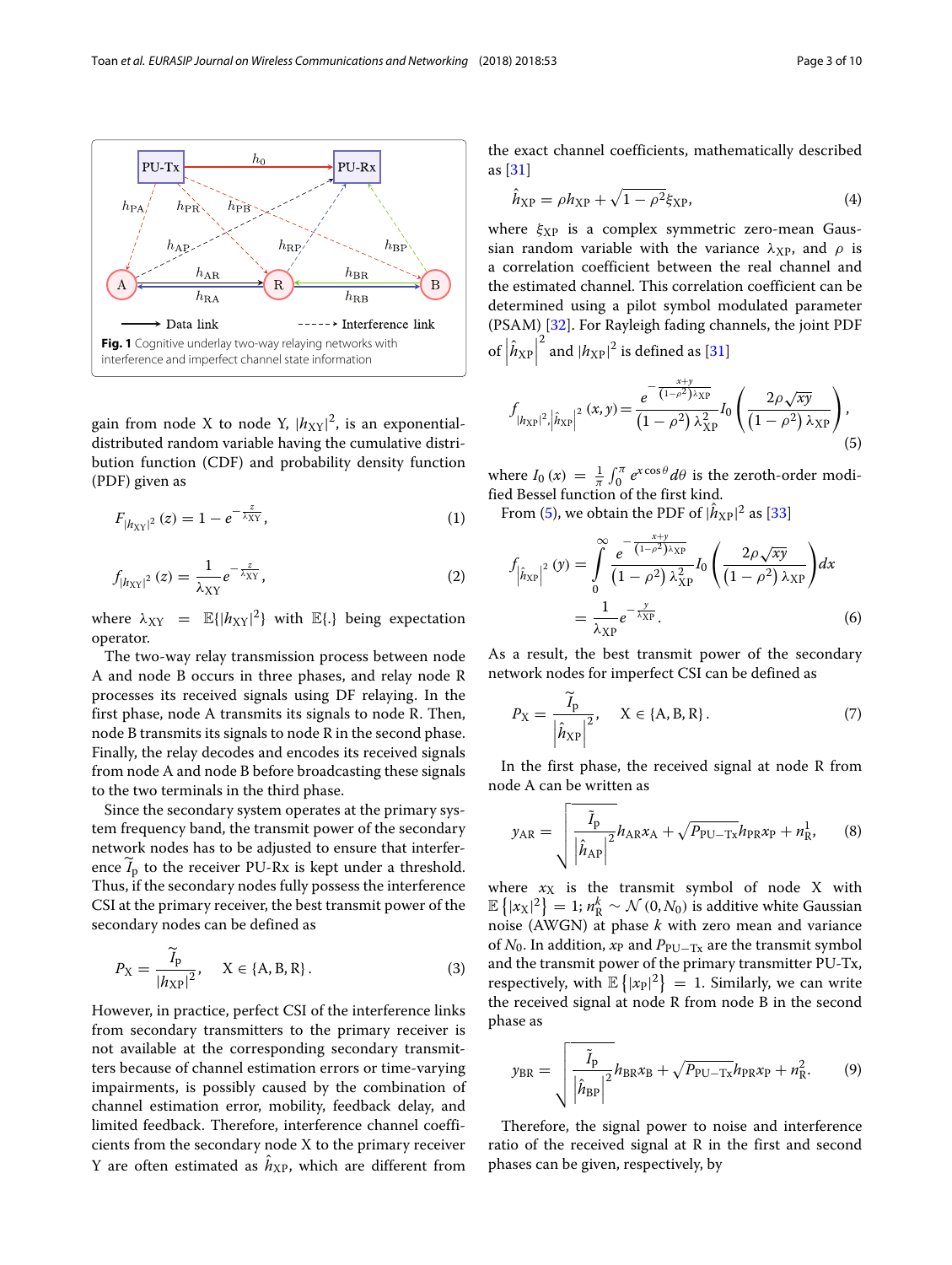$$
\gamma_{AR} = \frac{\widetilde{I}_{p} |h_{AR}|^{2}}{\left|\widehat{h}_{AP}\right|^{2} \left(N_{0} + P_{PU-Tx}|h_{PR}|^{2}\right)}
$$
(10)

and

$$
\hat{h}_{AP} \Big|^{2} (N_{0} + P_{PU-Tx}|h_{PR}|^{2})
$$
  

$$
\gamma_{BR} = \frac{\widetilde{I}_{p}|h_{BR}|^{2}}{|\hat{h}_{BP}|^{2} (N_{0} + P_{PU-Tx}|h_{PR}|^{2})}.
$$
 (11)

In the third phase, relay node R adjusts its transmit power to keep interference at the primary receiver input <sup>*IPBP*  $( N_0 + P_{PU-Tx} |^p$  *IPP I I*<br>In the third phase, relay node R adjusts its transmit<br>power to keep interference at the primary receiver input<br>under a threshold  $\tilde{I}_p$ . The received signal at terminal X<br>with  $Y \$ with  $X \in \{A, B\}$  in the third phase is given as  $\tilde{I}_{\text{p}}$ . The records the state of  $\tilde{I}_{\text{p}}$ . The records the state of  $\frac{1}{2}h_{\text{RX}}x_{\text{R}} + \sqrt{2}$ 

$$
y_{\rm RX} = \sqrt{\frac{\tilde{I}_{\rm p}}{\left|\hat{h}_{\rm XP}\right|^2}h_{\rm RX}x_{\rm R} + \sqrt{P_{\rm PU-Tx}}h_{\rm PX}x_{\rm P} + n_{\rm X}},\quad(12)
$$

where  $n_X \sim \mathcal{N}(0, N_0)$  is AWGN at the receiver input of terminal node X, and  $x<sub>R</sub>$  is the transmit symbol of relay where  $n_X \sim \mathcal{N}$ <br>terminal node 2<br>node R with  $\mathbb{E}\left\{\right.$  $|x_{\rm R}|^2$  = 1.

Thus, the simultaneous signal power to interference ratio at the two terminals A and B can be given by le R with  $\mathbb{E}\left\{|x_R|^2\right\}$ <br>hus, the simultan<br>o at the two termin<br> $\gamma_{\text{RA}} = \frac{\widetilde{I}_{\text{R}}}{\sqrt{2\pi}}$  $\frac{1}{2}$  two f

nus, the simultaneous signal power to interference  
to at the two terminals A and B can be given by  

$$
\gamma_{\text{RA}} = \frac{\widetilde{I}_{\text{p}} |h_{\text{RA}}|^2}{\left|\widehat{h}_{\text{RP}}\right|^2 \left(N_0 + P_{\text{PU-Tx}} |h_{\text{PA}}|^2\right)}
$$
(13)

and

$$
\hat{h}_{\rm RP} \Big|^2 (N_0 + P_{\rm PU-Tx} |h_{\rm PA}|^2)
$$
  

$$
\gamma_{\rm RB} = \frac{\widetilde{I}_{\rm p} |h_{\rm RB}|^2}{\left| \hat{h}_{\rm RP} \right|^2 (N_0 + P_{\rm PU-Tx} |h_{\rm PB}|^2)}.
$$
 (14)

# <span id="page-3-0"></span>**3 Performance analysis**

In this section, we study the performance of primary and secondary networks. For the primary networks, we consider the interference probability. For the secondary networks, we derive the system outage probability and its asymptotic expression at high SNR regime.

#### **3.1 Primary networks: interference probability analysis**

The interference probability is defined as the probability that the interference from secondary transmitters received at the primary transmitters is greater than the interference threshold, *I*p. Considering three communications phases for the secondary networks, we may write<br>the primary interference probability using the theorem of<br>total probability as follows:<br> $P_I = Pr (P_A | h_{AP} |^2 > \tilde{I}_p)$ the primary interference probability using the theorem of eseco<br>
ence p<br>
pllows<br>  $2 > \widetilde{I}_{\rm R}$ 

the primary interference probability using the theorem of  
total probability as follows:  

$$
P_I = \Pr (P_A | h_{AP}|^2 > \widetilde{I}_p)
$$

$$
+ \Pr (P_A | h_{AP}|^2 \leq \widetilde{I}_p) \Pr (P_B | h_{BP}|^2 > \widetilde{I}_p)
$$

$$
+ \Pr (P_A | h_{AP}|^2 \leq \widetilde{I}_p) \Pr (P_B | h_{BP}|^2 \leq \widetilde{I}_p)
$$

$$
\times \Pr (P_R | h_{RP}|^2 > \widetilde{I}_p).
$$
(15)

Using the result in [\[29\]](#page-9-0), we straightforwardly arrive at

$$
P_I = 0.875,\tag{16}
$$

where  $Pr\left(\frac{|h_{XP}|^2}{\frac{2}{n}}\right)$  $\frac{|h_{\text{XP}}|^2}{|\hat{h}_{\text{XP}}|^2} > 1$  =  $\frac{1}{2}$  is for Rayleigh fading channels.

<span id="page-3-3"></span>To reduce  $P_I$ , we adopt the back-off technique, i.e., reducing the secondary transmit power to obtain acceptable interference. Denoting  $\delta_X$  with  $0 \leq \delta_X \leq 1$  as the back-off power control coefficient of node X, the transmit power of node *X* can be rewritten as *P* interference. Denote k-off power control<br>*P*x of node *X* can be<br> $\bar{P}_X = \delta_X P_X = \frac{\delta_X \widetilde{I}_Y}{\delta_X}$ 

$$
\bar{P}_{\mathbf{X}} = \delta_{\mathbf{X}} P_{\mathbf{X}} = \frac{\delta_{\mathbf{X}} \widetilde{I}_{\mathbf{p}}}{\left| \widehat{h}_{\mathbf{X}\mathbf{p}} \right|^2}.
$$
\n(17)

Applying Lemma 1 in [\[29\]](#page-9-0), after tedious manipulations, we finally obtain the closed-form expression for the<br>interference probability as

interference probability as  
\n
$$
P_I = \frac{1 + \varphi_A}{2} + \frac{1 + \varphi_B}{2} \frac{1 - \varphi_A}{2} + \frac{1 + \varphi_R}{2} \frac{1 - \varphi_A}{2} \frac{1 - \varphi_B}{2}
$$
\n
$$
= 1 - \left(\frac{1 - \varphi_A}{2}\right) \left(\frac{1 - \varphi_B}{2}\right) \left(\frac{1 - \varphi_R}{2}\right), \quad (18)
$$

<span id="page-3-1"></span>where  $\varphi_{\rm X} = \frac{\delta_{\rm X}-1}{\sqrt{(\delta_{\rm X}+1)^2}}$  $\frac{\delta x - 1}{(\delta x + 1)^2 - 4\rho^2 \delta x}$  with  $X \in \{A, B, R\}.$ 

Applying the arithmetic-geometric inequality ([\[34\]](#page-9-5), Eq. (11.116)) for three positive numbers  $\frac{1-\varphi_A}{2}$ ,  $\frac{1-\varphi_B}{2}$ , and  $\frac{1-\varphi_B}{2}$ in  $(18)$ , we have Applying the arithmetic-geometric inequality ([34],

$$
\left(\frac{1-\varphi_A}{2}\right)\left(\frac{1-\varphi_B}{2}\right)\left(\frac{1-\varphi_R}{2}\right) \le \left(\frac{\frac{1-\varphi_A}{2} + \frac{1-\varphi_B}{2} + \frac{1-\varphi_R}{2}}{3}\right)^3. \tag{19}
$$

From [\(19\)](#page-3-2), it appears that the interference probability can achieve its minimum if and only if  $\delta_A = \delta_B = \delta_R = \delta$ , where  $\varphi = \frac{\delta - 1}{\sqrt{(\delta + 1)^2}}$  $\frac{\delta-1}{(\delta+1)^2-4\rho^2\delta}$ 

The minimum of  $P_I$  may be given as

<span id="page-3-2"></span>
$$
P_I = 1 - \left(\frac{1-\varphi}{2}\right)^3,\tag{20}
$$

for an equi-correlation coefficient  $\rho$  in all interference channels.

Although the back-off power control technique is useful in obtaining satisfactory  $P_I$ , it also degrades the secondary network performance. Thus, it is necessary to calculate the back-off power control peak coefficient for a given *PI*. Using the analysis method as in [\[29\]](#page-9-0), we can find the back-off power control peak coefficient as follows:

$$
\delta_{\max} = \frac{1 + \kappa^2 - 2\kappa^2 \rho^2 - 2\sqrt{\kappa^2 - \kappa^2 \rho^2 - \kappa^4 \rho^2 + \kappa^4 \rho^2}}{1 - \kappa^2},
$$
\n(21)

where  $\kappa = 2\sqrt[3]{1 - P_I} - 1$ .

# **3.2 Secondary two-way relaying networks**

In this section, the performance of cognitive underlay two-way relaying networks over Rayleigh fading channels is studied starting with the instantaneous SNRs at the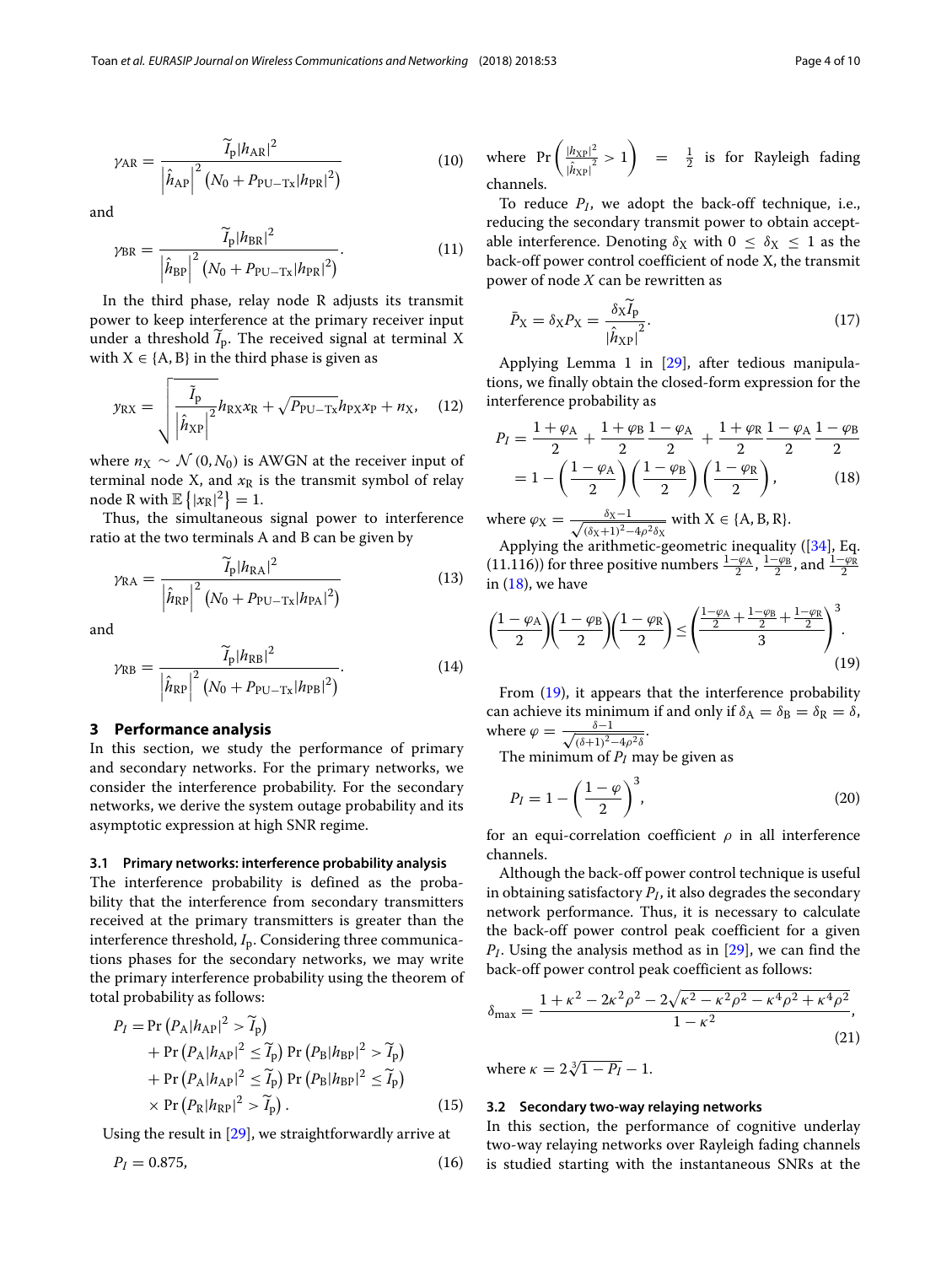receiving nodes using the back-off coefficient. In particular, we obtain the SNR at R in the first and second phase, respectively, as follows:

$$
\gamma_{AR}' = \delta_A \gamma_{AR},\tag{22}
$$

and

$$
\gamma_{\rm BR}' = \delta_{\rm B} \gamma_{\rm BR}. \tag{23}
$$

For the third phase, we have the SNRs at A and B, respectively, as

$$
\gamma_{\rm RA}^{\prime} = \delta_{\rm R} \gamma_{\rm RA},\tag{24}
$$

and

$$
\gamma_{\rm RB}' = \delta_{\rm R} \gamma_{\rm RB}.\tag{25}
$$

For two-way DF relaying, the secondary system outage probability can be written as  $γ'_RB = δ_RγRB$ .<br>
or two-way DF relaying, the secondary system<br>
bability can be written as<br>
OP = 1 – *Pr* (γ'<sub>AR</sub> > γ<sub>th</sub>, γ'<sub>BR</sub> > γ<sub>th</sub>, γ<sub>'e</sub> > γ<sub>th</sub>)

$$
OP = 1 - Pr(\gamma'_{AR} > \gamma_{th}, \gamma'_{BR} > \gamma_{th}, \gamma_{e} > \gamma_{th}), (26)
$$
  
here  $\gamma_e$  is defined as  

$$
\gamma_e = \min{\{\gamma'_{RA}, \gamma'_{RB}\}}
$$
 (27)

where  $\gamma_{\rm e}$  is defined as

$$
\gamma_{\rm e} = \min \left\{ \gamma'_{\rm RA}, \gamma'_{\rm RB} \right\} \tag{27}
$$

and  $\gamma_{th}$  is the given SNR threshold.<br>Assuming that  $\gamma'_{AR}$ ,  $\gamma'_{BR}$ , and<br>each other, we may write<br>OP =1 – Pr ( $\gamma'_{AR} > \gamma_{th}$ ) Pr ( $\gamma'_{BR}$ Assuming that  ${\gamma'}_{\mathrm{AR}},\ {\gamma'}_{\mathrm{BR}},$  and  $\gamma_{\mathrm{e}}$  are independent of old.<br>nd  $\gamma_e$  are<br> $_{\rm BR}$  >  $\gamma_{\rm th}$ )

Assuming that 
$$
\gamma'_{AR}
$$
,  $\gamma'_{BR}$ , and  $\gamma_e$  are independent of  
each other, we may write  
OP =1 - Pr( $\gamma'_{AR} > \gamma_{th}$ ) Pr( $\gamma'_{BR} > \gamma_{th}$ ) Pr( $\gamma_e > \gamma_{th}$ )  
=1 - [1 - F <sub>$\gamma'_{AR}$</sub> ( $\gamma_{th}$ )] [1 - F <sub>$\gamma'_{BR}$</sub> ( $\gamma_{th}$ )]  
 $\times$  [1 - F <sub>$\gamma_e$</sub> ( $\gamma_{th}$ )], (28)

where  $F_Z(z)$  is the CDF of *Z*.

In order to derive the exact expression of the system outage probability, we consider the following Lemma.

<span id="page-4-5"></span>**Lemma 1** *Let X and Y are exponentially distributed random variables with means*  $\lambda_X$  *and*  $\lambda_Y$ *, respectively, and* Z *is a random variable defined as*  $Z = \frac{X}{PY+1}$ *, where*  $P > 0$ ,  $P \in \mathbb{R}^n$ R*. The CDF of Z can be given as*

$$
F_Z(z) = 1 - \frac{\lambda_X}{P_Z \lambda_Y + \lambda_X} e^{-\frac{z}{\lambda_X}}.
$$
 (29)

*Proof* We have lč

$$
F_Z(z) = 1 - \frac{\lambda_X}{P_{Z\lambda_Y} + \lambda_X} e^{-\frac{z}{\lambda_X}}.
$$
\n(29)  
\nProof We have  
\n
$$
F_Z(z) = \Pr\left(\frac{X}{PY+1} < z\right)
$$
\n
$$
= \int_{0}^{\infty} \Pr(X < z + Pzy) f_Y(y) dy
$$
\n
$$
= 1 - \int_{0}^{\infty} e^{-\frac{z+Pzy}{\lambda_X}} \frac{1}{\lambda_Y} e^{-\frac{y}{\lambda_Y}} dy
$$
\n
$$
= 1 - \frac{1}{\lambda_Y} e^{-\frac{z}{\lambda_X}} \int_{0}^{\infty} e^{-\left(\frac{P_z}{\lambda_X} + \frac{1}{\lambda_Y}\right)y} dy.
$$
\n(30)

Applying  $([34], eq. (3.310<sup>11</sup>))$  $([34], eq. (3.310<sup>11</sup>))$  $([34], eq. (3.310<sup>11</sup>))$ , we obtain the CDF of *Z*  $\Box$ as [\(29\)](#page-4-0).

<span id="page-4-4"></span>Then, the exact closed-form expression for the system OP is stated in Theorem [1.](#page-4-1)

<span id="page-4-1"></span>**Theorem 1** *For a given* ρ*, the closed-form expression for the system outage probability over Rayleigh fading channels is*

$$
OP = 1 - \frac{\delta_A I_p \lambda_{AR}}{\gamma_{th} P \lambda_{PR} \lambda_{AP}} e^{m_1 k_1} Ei \left(-m_1 k_1\right) \times \frac{\delta_B I_p \lambda_{BR}}{\gamma_{th} P \lambda_{PR} \lambda_{BP}} e^{m_2 k_2} Ei \left(-m_2 k_2\right) \frac{\psi}{\lambda_{RP} \left(x_2 - x_1\right)} \times \left[ -e^{x_1 \left(\phi + \frac{1}{\lambda_{RP}}\right)} Ei \left(-x_1 \left(\phi + \frac{1}{\lambda_{RP}}\right)\right) \right] \times e^{x_2 \left(\phi + \frac{1}{\lambda_{RP}}\right)} Ei \left(-x_2 \left(\phi + \frac{1}{\lambda_{RP}}\right)\right) \right], \quad (31)
$$

<span id="page-4-7"></span><span id="page-4-2"></span>*where Ei*(·) *is the exponential integral [27, Eq. (8.211)],*  $m_1 \, = \, \frac{\delta_{\rm A} I_{\rm p} \lambda_{\rm AR}}{\gamma_{\rm th} P \lambda_{\rm PR}}, \, m_2 \, = \, \frac{\delta_{\rm B} I_{\rm p} \lambda_{\rm BR}}{\gamma_{\rm th} P \lambda_{\rm PR}}, \, k_1 \, = \, \frac{\gamma_{\rm th}}{\delta_{\rm A} I_{\rm p} \lambda_{\rm AR}} \, + \, \frac{1}{\lambda_{\rm AP}}, \, k_2 \, = \,$  $\frac{\gamma_{\text{th}}}{\delta_B I_p \lambda_{\text{BR}}} + \frac{1}{\lambda_{\text{BP}}}, x_1 = \frac{\delta_{\text{R}} I_p \lambda_{\text{RA}}}{\gamma_{\text{th}} P \lambda_{\text{PA}}}, x_2 = \frac{\delta_{\text{R}} I_p \lambda_{\text{RB}}}{\gamma_{\text{th}} P \lambda_{\text{PB}}}, \phi = \frac{\gamma_{\text{th}}}{\delta_{\text{R}} I_p \lambda_{\text{RA}}} + \frac{1}{\delta_{\text{R}} I_p \lambda_{\text{RA}}}, x_3 = \frac{1}{\delta_{\text{R}} I_p \lambda_{\text{RB}}}, x_4 = \frac{1}{\$  $\frac{\gamma_{\rm th}}{\delta_{\rm R} I_{\rm p} \lambda_{\rm RB}}$ , and  $\psi = \frac{\delta_{\rm R}^2 I_{\rm p}^2 \lambda_{\rm RA} \lambda_{\rm RB}}{\gamma_{\rm th}^2 P^2 \lambda_{\rm PA} \lambda_{\rm PB}}$  $\frac{\partial R^2 P^2 R A^2 R B}{\partial^2 \lambda_{PA} \lambda_{PB}}$ .

<span id="page-4-3"></span>*Proof* From [\(26\)](#page-4-2), we can see that the explicit expression for the system outage probability in  $(28)$  can be defined after determining the CDF of  $\gamma'_{\rm AR}, \gamma'_{\rm BR},$  and  $\gamma_{\rm e}.$ 

We first consider the CDF of  $\gamma_{AR}$ . Using the conditional probability, we can write the CDF of  $\gamma_{\rm AR}'$  as

$$
F_{\gamma_{AR}'}(\gamma_{\text{th}}) = \int_{0}^{\infty} F_{\gamma_{AR}'} ||h_{AP}|^{2} (\gamma_{\text{th}} |x) f_{|h_{AP}|^{2}}(x) dx \qquad (32)
$$

<span id="page-4-0"></span>where  $F_{\gamma_{AR}^{\prime}}|_{|h_{AP}|^2}(\gamma_{th}|x)$  is the CDF of  $\gamma_{AR}^{\prime}$  conditioned on  $|h_{AP}|^2$  and  $f_{|h_{AP}|^2}(x)$  is the PDF of  $|h_{AP}|^2$ .<br>
Recalling (10) and (22), we can write<br>  $F_{\gamma_{AR}^{\prime}}||h_{AP}|^2(\gamma_{th}|x) = \Pr \left( \frac{|h_{AR}|^2}{1+|P|h_{AP}|^2} \right)$ 

Recalling  $(10)$  and  $(22)$ , we can write

$$
F_{\gamma_{AR}^{'}}||h_{AP}|^{2}(\gamma_{th}|x) = \Pr\left(\frac{|h_{AR}|^{2}}{1+P|h_{PR}|^{2}} < \frac{x\gamma_{th}}{\delta_{A}I_{P}}\right), \quad (33)
$$

where  $I_P = \tilde{I}_P/N_0$  and  $P = P_{PU-Tx}/N_0$ .

Applying the result of Lemma [1,](#page-4-5) where *X*, *Y*, and *z* correspond  $|h_{AR}|^2$ ,  $|h_{PR}|^2$ , and  $\frac{x\gamma_{th}}{\delta_A I_P}$ , respectively, we have

<span id="page-4-6"></span>
$$
F_{\gamma'_{AR}} \Big| |\hat{h}_{AP}|^2, |h_{PR}|^2, \text{ and } \frac{x \gamma_{th}}{\delta_A I_P}, \text{ respectively, we have}
$$
\n
$$
F_{\gamma'_{AR}} \Big| |\hat{h}_{AP}|^2 \left( \gamma_{th} | x \right) = 1 - \frac{\delta_A I_P \lambda_{AR}}{\gamma_{th} P \lambda_{PR} \left( x + \frac{\delta_A I_P \lambda_{AR}}{\gamma_{th} P \lambda_{PR}} \right)}
$$
\n
$$
\times e^{-\frac{x \gamma_{th}}{\delta_A I_P \lambda_{AR}}}.
$$
\n(34)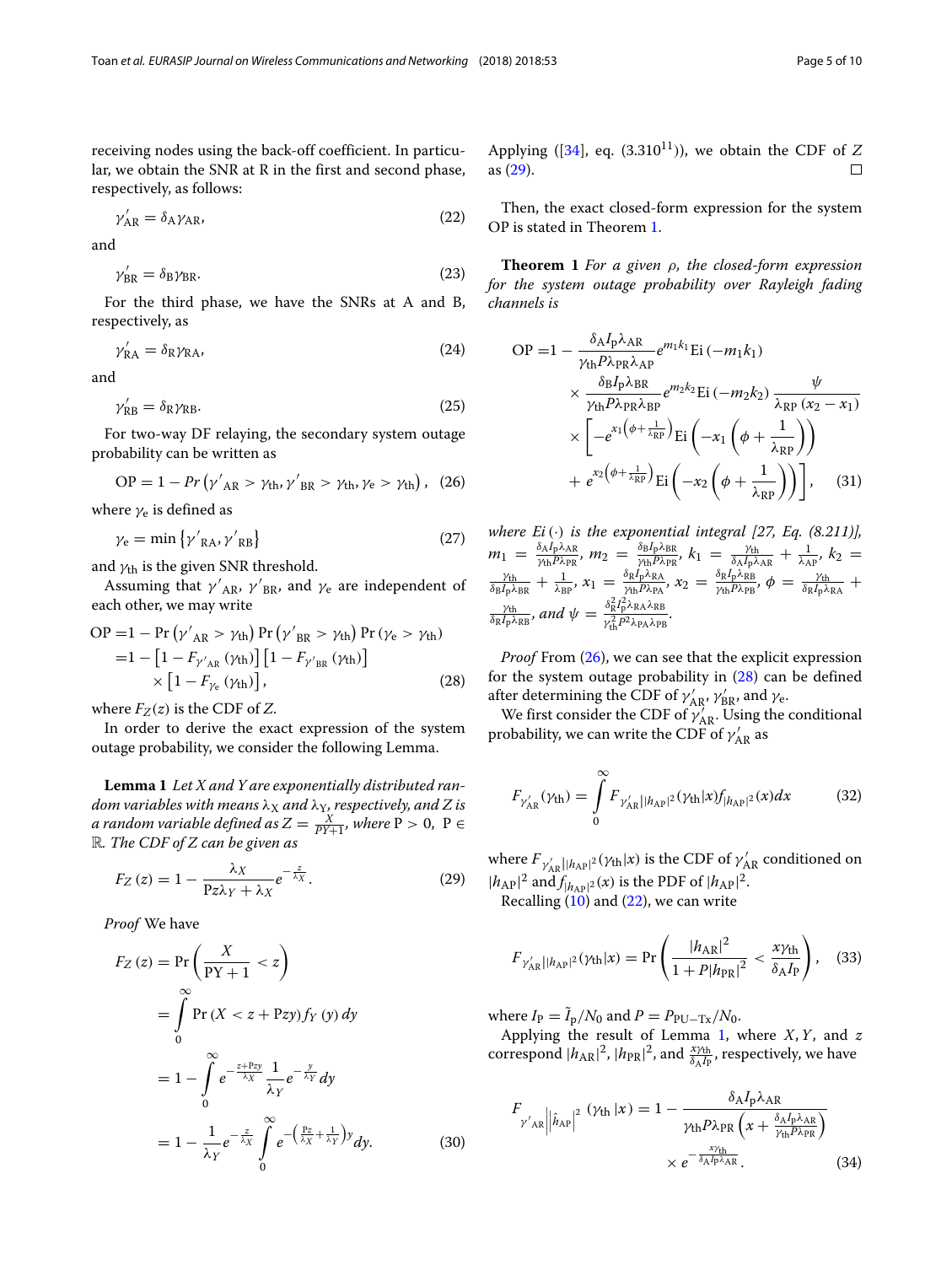Substituting (34) and (2) into (35), we have  
\n
$$
F_{\gamma'_{AR}}(\gamma_{th}) = 1 - \int_{0}^{\infty} \frac{\delta_A I_p \lambda_{AR}}{\gamma_{th} P \lambda_{PR} \lambda_{AP} \left(x + \frac{\delta_A I_p \lambda_{AR}}{\gamma_{th} P \lambda_{PR}}\right)}
$$
\n
$$
\times e^{-\left(\frac{\gamma_{th}}{\delta_A I_p \lambda_{AR}} + \frac{1}{\lambda_{AP}}\right)x} dx.
$$
\n(35)

Using ([\[34\]](#page-9-5), Eq. (3.352.4)), we obtain

$$
F_{\gamma'_{AR}}\left(\gamma_{th}\right) = 1 + \frac{\delta_A I_p \lambda_{AR}}{\gamma_{th} P \lambda_{PR} \lambda_{AP}} e^{m_1 k_1} \text{Ei} \left(-m_1 k_1\right), \quad (36)
$$

where  $m_1 = \frac{\delta_A I_p \lambda_{AR}}{\gamma_{th} P \lambda_{PR}}$  and  $k_1 = \frac{\gamma_{th}}{\delta_A I_p \lambda_{AR}} + \frac{1}{\lambda_{AP}}$ .

Here, we note that  $\gamma'_{AR}$  and  $\gamma'_{BR}$  take the same form. Similarly, the CDF of  $\gamma'_{BR}$  can be given by

$$
F_{\gamma'_{BR}}(\gamma_{th}) = 1 + \frac{\delta_B I_p \lambda_{BR}}{\gamma_{th} P \lambda_{PR} \lambda_{BP}} e^{m_2 k_2} \text{Ei} \left(-m_2 k_2\right), \quad (37)
$$

where  $m_2 = \frac{\delta_B I_p \lambda_{BR}}{\gamma_{th} P \lambda_{PR}}$  and  $k_2 = \frac{\gamma_{th}}{\delta_B I_p \lambda_{BR}} + \frac{1}{\lambda_{BP}}$ .  $\frac{1}{\lambda}$  $+$ 

We are now in a position to derive the CDF of  $F_{\gamma_e}$  ( $\gamma_{\rm th}$ ). Making use the fact that  $\gamma_{RA}$  and  $\gamma_{RB}$  are correlated due to the common random variable  $\left| \hat{h}_\text{RP} \right|^2$ , we can write the CDF of  $F_{\gamma_e}(\gamma_{\text{th}})$  as

$$
F_{\gamma_{e}} = \int_{0}^{\infty} F_{\gamma_{e}||h_{\rm RP}|^{2}}(\gamma_{\rm th}|x) f_{|h_{\rm RP}|^{2}}(x) dx, \qquad (38)
$$

where  $F_{\gamma_e}$   $\left|\hat{h}_\text{RP}\right|^2$  ( $\gamma_\text{th}$   $|x\rangle$ ) denotes the CDF of  $\gamma_\text{e}$  condi-

tioned on  $\left| \hat{h}_\text{RP} \right|^2$  given by  $\mathsf{C}$ 

ned on 
$$
|\hat{h}_{RP}|^2
$$
 given by  
\n
$$
F_{\gamma_e} ||\hat{h}_{RP}|^2 \frac{(\gamma_{th} | x)}{(\gamma_{th} | x)}
$$
\n
$$
= Pr \left[ min \left( \frac{\delta_R I_P |h_{RA}|^2}{x (1 + P |h_{PA}|^2)}, \frac{\delta_R I_P |h_{RB}|^2}{x (1 + P |h_{PB}|^2)} \right) < \gamma_{th} \right]
$$
\n
$$
= 1 - Pr \left( \frac{|h_{RA}|^2}{1 + P |h_{PA}|^2} > \frac{x \gamma_{th}}{\delta_R I_P} \right)
$$
\n
$$
\times Pr \left( \frac{|h_{RB}|^2}{1 + P |h_{PB}|^2} > \frac{x \gamma_{th}}{\delta_R I_P} \right). \tag{39}
$$

Applying Lemma [1](#page-4-5) for the second term in [\(39\)](#page-5-1), where *X*, *Y*, and *z* correspond  $|h_{\text{RA}}|^2$ ,  $|h_{\text{PA}}|^2$ , and  $\frac{x\gamma_{\text{th}}}{\delta_{\text{R}}I_{\text{P}}}$ , respectively, we have pplying Lem<br> *'*, and *z* corr<br>
ly, we have<br>
Pr  $\left(\frac{|h_{\text{RA}}|}{\sqrt{h_{\text{RA}}}}\right)$ 

$$
\Pr\left(\frac{|h_{\text{RA}}|^2}{1+P|h_{\text{PA}}|^2} > \frac{x\gamma_{\text{th}}}{\delta_{\text{R}}I_{\text{P}}}\right) = \frac{\delta_{\text{R}}I_{\text{P}}\lambda_{\text{RA}}}{\gamma_{\text{th}}P\lambda_{\text{PA}}\left(x+x_1\right)} \times e^{-\frac{\gamma_{\text{th}}x}{\delta_{\text{R}}I_{\text{P}}\lambda_{\text{RA}}}},\tag{40}
$$

where  $x_1 = \frac{\delta_{\rm R} I_{\rm p} \lambda_{\rm RA}}{\gamma_{\rm th} P \lambda_{\rm PA}}$ . Similarly, we have ere  $x_1 = \frac{\delta_R I_p}{\gamma_{th} P}$ <br>Pr  $\left(\frac{|h_{RB}|}{\gamma_{th} P}\right)$ 2  $\frac{|h_{RB}|^2}{1 + P|h_{PB}|^2} > \frac{x\gamma_{\text{th}}}{\delta_R I_P}$  $=\frac{\delta_{\rm R}I_{\rm p}\lambda_{\rm RB}}{\gamma_{\rm th}P\lambda_{\rm PB}(x+x_2)}$  $\times e^{-\frac{\gamma_{\text{th}} x}{\delta_{\text{R}} I_p \lambda_{\text{RB}}}},$  (41)

<span id="page-5-5"></span><span id="page-5-0"></span>where  $x_2 = \frac{\delta_{\rm R} I_{\rm p} \lambda_{\rm RB}}{\gamma_{\rm th} P \lambda_{\rm PB}}$ . Substituting  $(40)$ ,  $(41)$ , and  $(39)$  into  $(38)$ , we obtain t

substituting (40), (41), and (39) into (38), we obtain  
\n
$$
F_{\gamma_e} (\gamma_{th}) = 1 - \psi \int_{0}^{\infty} \frac{1}{(x + x_1) (x + x_2)} e^{-\phi x} f_{|\hat{h}_{RP}|^2} (x) dx
$$
\n
$$
= 1 - \frac{\psi}{\lambda_{RP} (x_2 - x_1)} \int_{0}^{\infty} \frac{1}{(x + x_1)} e^{-\left(\phi + \frac{1}{\lambda_{RP}}\right)x} dx
$$
\n
$$
+ \frac{\psi}{\lambda_{RP} (x_2 - x_1)} \int_{0}^{\infty} \frac{1}{(x + x_2)} e^{-\left(\phi + \frac{1}{\lambda_{RP}}\right)x} dx,
$$

<span id="page-5-3"></span>
$$
(42)
$$

<span id="page-5-6"></span>where  $\phi = \frac{\gamma_{\text{th}}}{\delta_R I_p \lambda_{\text{RA}}} + \frac{\gamma_{\text{th}}}{\delta_R I_p \lambda_{\text{RB}}}$  and  $\psi = \frac{\delta_R^2 I_p^2 \lambda_{\text{RA}} \lambda_{\text{RB}}}{\gamma_n^2 P^2 \lambda_{\text{PA}} \lambda_{\text{PR}}}$ nd  $\psi = \frac{\delta_R^2 I_P^2 \lambda_{\rm RA} \lambda_{\rm RB}}{\gamma_{\rm th}^2 P^2 \lambda_{\rm PA} \lambda_{\rm PB}}.$ <br>
aas<br>  $\left(\phi + \frac{1}{\lambda_{\rm RP}}\right)$ 

<span id="page-5-4"></span>Applying ([34], Eq. (3.352.4)), one has  
\n
$$
F_{\gamma_e}(\gamma_{th}) = 1 + \frac{\psi}{\lambda_{RP}(x_2 - x_1)} e^{x_1(\phi + \frac{1}{\lambda_{RP}})}
$$
\n
$$
\times Ei \left[ -x_1 \left( \phi + \frac{1}{\lambda_{RP}} \right) \right]
$$
\n
$$
- \frac{\psi}{\lambda_{RP}(x_2 - x_1)} e^{x_2(\phi + \frac{1}{\lambda_{RP}})}
$$
\n
$$
\times Ei \left[ -x_2 \left( \phi + \frac{1}{\lambda_{RP}} \right) \right].
$$
\n(43)

Substituting  $(36)$ ,  $(37)$ , and  $(43)$  into  $(28)$ , we obtain an exact expression for the secondary system outage probability, when the interference CSI to the primary receiver is imperfect as in [\(31\)](#page-4-7).

<span id="page-5-7"></span> $\Box$ 

# *3.2.1 Asymptotic system outage probability at high SNR regime*

By using  $1 - e^{-x} \stackrel{x \to 0}{\approx} x$ , the approximate CDF expression for  $\gamma'_{\rm AR}$ ,  $\gamma'_{\rm BR}$ , and  $\gamma_{\rm e}$  over the high SNR region can be calculated, so that the corresponding asymptotic system outage probability can be found.

<span id="page-5-1"></span>**Theorem 2** *Over Rayleigh fading channels, the asymptheorem 2 Over Kayleigh Jaamg channels, the asymptotic system outage probability at high SNR regime is of the***<br>form as (44).** *form as (*[44](#page-5-8)*).*

<span id="page-5-8"></span><span id="page-5-2"></span>
$$
OP^{I_{P}\to+\infty}1 - \left(1 - \frac{\gamma_{th}\lambda_{AP}}{\delta_{A}I_{P}\lambda_{AR}}\left(1 + P\lambda_{PR}\right)\right)\left(1 - \frac{\gamma_{th}\lambda_{BP}}{\delta_{A}I_{P}\lambda_{BR}}\left(1 + P\lambda_{PR}\right)\right) \times \left(1 - \frac{\gamma_{th}\left(1 + P\lambda_{PR}\right)\lambda_{RP}}{\delta_{R}I_{P}\lambda_{RA}} - \frac{\gamma_{th}\left(1 + P\lambda_{PB}\right)\lambda_{RP}}{\delta_{R}I_{P}\lambda_{RB}}\right). \tag{44}
$$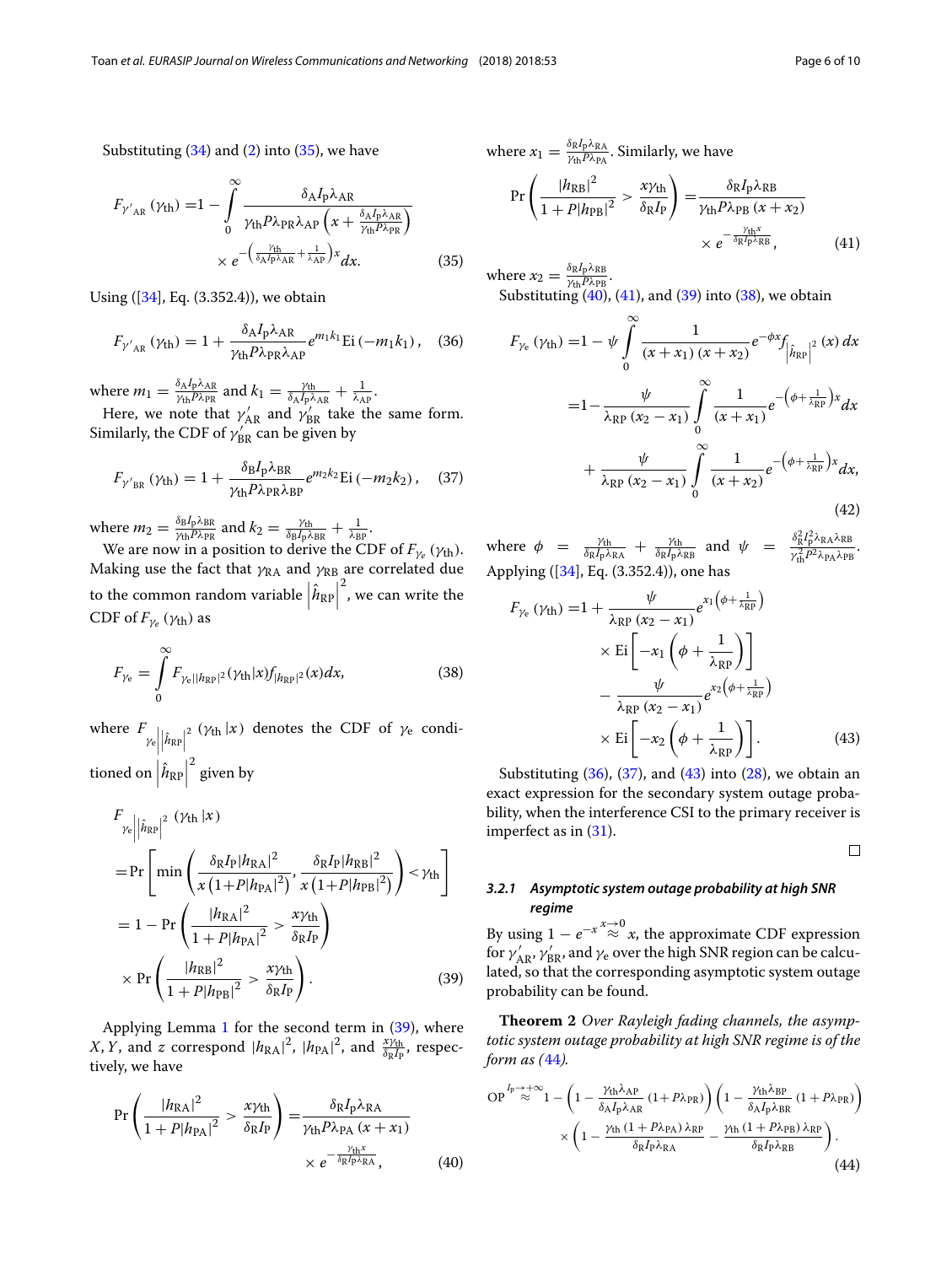Proof We start the proof from the definition of  $F_{\gamma'{}_{\rm AR}}\left(\gamma_{\rm th}\right)$  as

$$
F_{\gamma'_{AR}}(\gamma_{th}) = \Pr\left(\frac{\delta_A I_p |h_{AR}|^2}{|\hat{h}_{AP}|^2 (1 + P|h_{PR}|^2)} < \gamma_{th}\right)
$$
  
= 
$$
\int_0^\infty \int_0^\infty \Pr\left(|h_{AR}|^2 < \frac{x\gamma_{th}(1 + Py)}{\delta_A I_p}\right)
$$
  

$$
\times f_{|\hat{h}_{AP}|^2}(x) f_{|h_{PR}|^2}(y) dx dy.
$$
 (45)

Based on the exponential approximate property, we are able to find the approximate CDF for  $\gamma_{\rm AR}'$  as

$$
F_{\gamma'_{AR}}(\gamma_{th}) \stackrel{I_p \to +\infty}{\approx} \int_{0}^{\infty} \int_{0}^{\infty} \frac{x \gamma_{th} (1 + Py)}{\delta_A I_p \lambda_{AR}} \times \frac{1}{\lambda_{AP}} e^{-\frac{x}{\lambda_{AP}}} \frac{1}{\lambda_{PR}} e^{-\frac{y}{\lambda_{PR}}} dx dy.
$$
 (46)

Using  $([34], Eq. (3.351.3))$  $([34], Eq. (3.351.3))$  $([34], Eq. (3.351.3))$  for the inner integral of  $(46)$ , we have

$$
F_{\gamma'_{AR}}(\gamma_{th}) \stackrel{I_p \to +\infty}{\approx} \frac{\gamma_{th} \lambda_{AP}}{\delta_A I_p \lambda_{AR}} \int_{0}^{\infty} (1 + Py) \frac{1}{\lambda_{PR}} e^{-\frac{y}{\lambda_{PR}}} dy
$$

$$
= \frac{\gamma_{th} \lambda_{AP}}{\delta_A I_p \lambda_{AR}} (1 + P\lambda_{PR}). \tag{47}
$$

Utilizing similar analytical steps, we find the approximate CDF expression for  $\gamma_{\rm BR}'$  as

$$
F_{\gamma'_{BR}} (\gamma_{th}) \stackrel{I_p \to +\infty}{\approx} \frac{\gamma_{th} \lambda_{BP}}{\delta_B I_p \lambda_{BR}} (1 + P \lambda_{PR}), \tag{48}
$$

For the approximate CDF expression for  $\gamma_e$ , from [\(39\)](#page-5-1), we have

$$
F_{\gamma_{e}|\hat{h}_{AP}|^{2}}(\gamma_{th}, x) = 1 - \left[1 - \underbrace{Pr\left(\frac{|h_{RA}|^{2}}{1 + P|h_{PA}|^{2}} < \frac{x\gamma_{th}}{\delta_{R}I_{P}}\right)}_{I_{1}}\right]
$$
\n
$$
\times \left[1 - \underbrace{Pr\left(\frac{|h_{RB}|^{2}}{1 + P|h_{PB}|^{2}} < \frac{x\gamma_{th}}{\delta_{R}I_{P}}\right)}_{I_{2}}\right].
$$
\n(49)

We first calculate *I*<sup>1</sup> as follows:

We first calculate 
$$
I_1
$$
 as follows:  
\n
$$
I_1 = \Pr\left(\frac{|h_{RA}|^2}{1 + P|h_{PA}|^2} < \frac{x\gamma_{th}}{\delta_R I_P}\right)
$$
\n
$$
= \int_0^\infty \Pr\left(|h_{RA}|^2 < \frac{(1 + Py) x\gamma_{th}}{\delta_R I_P}\right) f_{|h_{PA}|^2}(y) dy
$$
\n
$$
\int_0^{I_p \to +\infty} \int_0^\infty \frac{(1 + Py) x\gamma_{th}}{\delta_R I_P \lambda_{RA}} \frac{1}{\lambda_{PA}} e^{-\frac{y}{\lambda_{PA}}} dy
$$
\n
$$
= \frac{\gamma_{th} (1 + P\lambda_{PA})}{\delta_R I_P \lambda_{RA}} x.
$$
\n(50)

\nSimilarly, we have  $I_2$  given by

\n
$$
I_2 = \Pr\left(\frac{|h_{RB}|^2}{1 + P|h_{PA}|^2} < \frac{x\gamma_{th}}{\delta_R I_P}\right)
$$

Similarly, we have *I*<sup>2</sup> given by

<span id="page-6-2"></span><span id="page-6-1"></span>
$$
I_2 = \Pr\left(\frac{|h_{RB}|^2}{1 + P|h_{PB}|^2} < \frac{x\gamma_{th}}{\delta_R I_P}\right)
$$
\n
$$
\approx \frac{\gamma_{th} \left(1 + P\lambda_{PB}\right)}{\delta_R I_P \lambda_{RB}} x. \tag{51}
$$

<span id="page-6-0"></span>Substituting  $I_1$  in [\(50\)](#page-6-1) and  $I_2$  in [\(51\)](#page-6-2) into [\(49\)](#page-6-3), we can define the approximate CDF expression for  $\gamma_e$  as

$$
F_{\gamma_{e}} (\gamma_{th})
$$
\n
$$
= \int_{0}^{\infty} \left( \frac{\gamma_{th} (1 + P\lambda_{PA})}{\delta_{R} I_{P} \lambda_{RA}} x + \frac{\gamma_{th} (1 + P\lambda_{PB})}{\delta_{R} I_{P} \lambda_{RB}} x \right) f_{|h_{RP}|^{2}} (x) dx
$$
\n
$$
- \int_{0}^{\infty} \left( \frac{\gamma_{th} (1 + P\lambda_{PA})}{\delta_{R} I_{P} \lambda_{RA}} \frac{\gamma_{th} (1 + P\lambda_{PB})}{\delta_{R} I_{P} \lambda_{RB}} x^{2} \right) f_{|h_{RP}|^{2}} (x) dx.
$$
\n(52)

<span id="page-6-4"></span>With the help of ([\[34\]](#page-9-5), Eq. (3.351.3)), we derive the osed-form CDF expression for  $\gamma_e$  in the high SNR gion as<br>gion as<br> $\frac{1}{\gamma_e}(\gamma_{th}) \stackrel{I_p \to +\infty}{\approx} \left( \frac{\gamma_{th}(1 + P\lambda_{\text{PA}})}{\delta_R I_p \lambda_{\text{RA}}} + \frac{\gamma_{th}(1 + P\lambda_{\text{PB}})}{\delta_R I_p \lambda_{\text{RB}}} \$ closed-form CDF expression for  $\gamma_e$  in the high SNR region as

<span id="page-6-5"></span>
$$
F_{\gamma_{e}}\left(\gamma_{th}\right) \stackrel{I_{p\to +\infty}}{\approx} \left(\frac{\gamma_{th}\left(1+P\lambda_{PA}\right)}{\delta_{R}I_{P}\lambda_{RA}}+\frac{\gamma_{th}\left(1+P\lambda_{PB}\right)}{\delta_{R}I_{P}\lambda_{RB}}\right)\lambda_{RP}.\tag{53}
$$

Substituting  $(47)$ ,  $(48)$ , and  $(53)$  into  $(28)$ , we obtain the approximate expression for the system outage probability in the high SNR region as in [\(44\)](#page-5-8).

From [\(44\)](#page-5-8), for  $I_p \rightarrow +\infty$ , we have

$$
\frac{I_p \to +\infty}{\text{OP}} \sim \frac{1}{I_p} M,\tag{54}
$$

where

<span id="page-6-3"></span>
$$
M = \frac{\gamma_{th} \lambda_{AP}}{\delta_A \lambda_{AR}} (1 + P\lambda_{PR}) + \frac{\gamma_{th} \lambda_{BP}}{\delta_A \lambda_{BR}} (1 + P\lambda_{PR}) + \frac{\gamma_{th} (1 + P\lambda_{PR}) \lambda_{RP}}{\delta_R \lambda_{RA}} + \frac{\gamma_{th} (1 + P\lambda_{PB}) \lambda_{RP}}{\delta_R \lambda_{RB}}.
$$
\n(55)

<span id="page-6-6"></span> $\Box$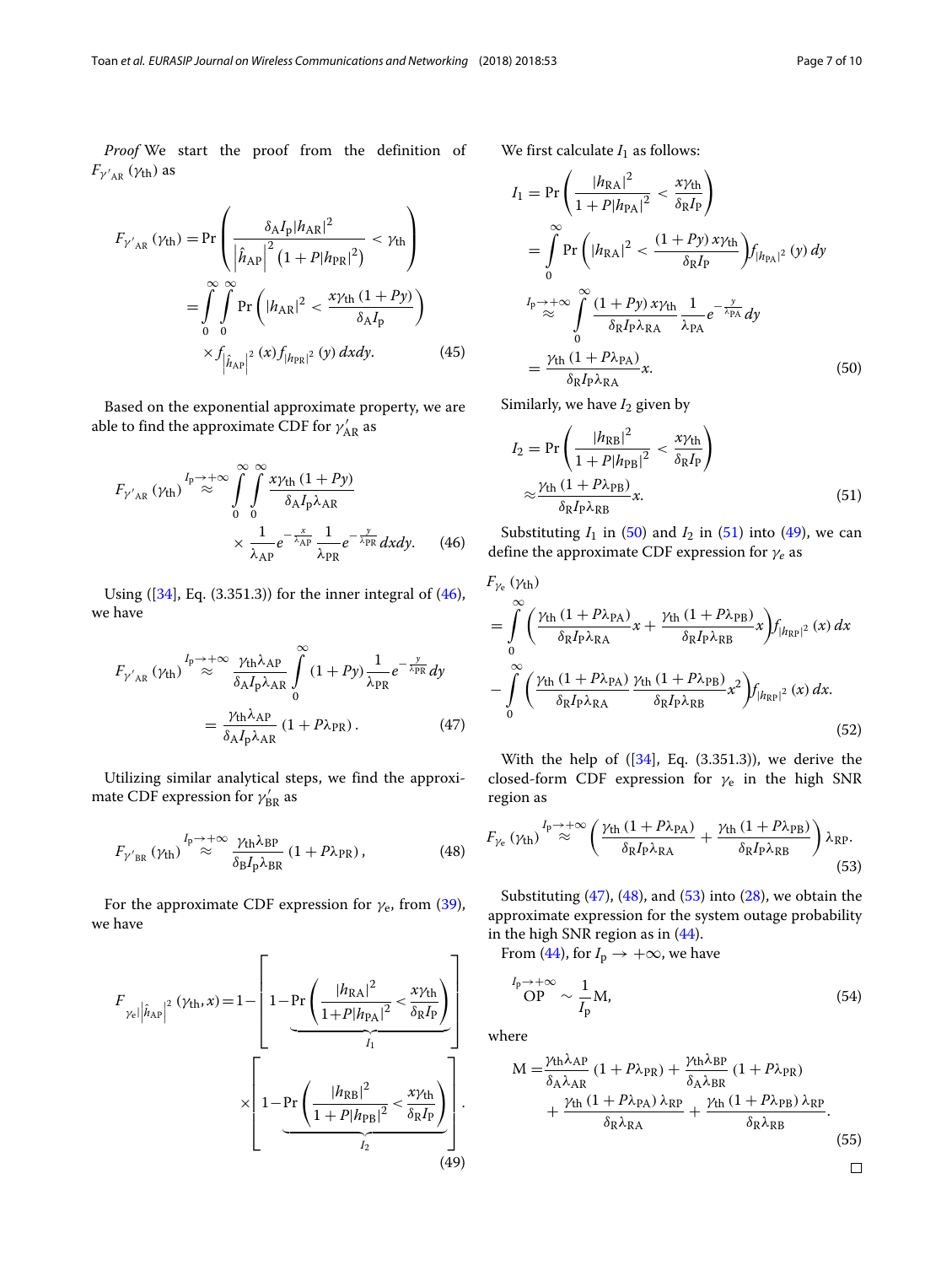Therefore, it can be seen that over the high SNR region, the system outage probability is proportional to  $\frac{1}{I_p}$ . It can be shown that over the high SNR region, the system diversity is one.

# <span id="page-7-0"></span>**4 Numerical results and discussion**

In this section, the analytical results are verified using Monte-Carlo simulation. It is assumed that the system network nodes lie on a plane coordinate system O*xy*, and the distance between node A and node B is normalized to 1. Therefore, for simulation purposes, the two secondary terminals are placed at A[0; 0], B[1; 0], PU-Tx[0; 1], and PU-Rx[1; 1], respectively, and the relay node is located at  $R[0,5; 0]$ .  $d_{MN}$  is the physical distance between two network nodes M and N, where  $M, N \in \{A, B, R, PU - Rx, PU - Tx\}$ . For free-space path loss transmission, we have  $\lambda_{MN} = d_{MN}^{-\eta}$ , where  $\eta$  is a path loss exponent,  $2 \leq \eta \leq 6$ . For simulation purposes, the following are also used:  $\eta = 3$ ,  $\gamma_{\text{th}} = 1.25$ ,  $\delta_A = \delta_B = \delta_R =$  $\delta_{\text{max}}$ , and *P* = 20 dB.

Figure [2](#page-7-1) shows the secondary system interference probability to the primary receiver  $(P_I)$  as a function of  $\rho$  for three cases:  $\delta = 0.35$ ,  $\delta = 0.5$ , and  $\delta = 0.75$ . It can be seen that our theoretical prediction and the simulation results are consistent, verifying our analyses. Furthermore, *PI* is an inverse function of  $\rho$ , and there appears a singularity for  $\rho \rightarrow 1^1$ .

In Fig. [3,](#page-7-2) the secondary system outage probability for (i) when the correlation coefficient  $\rho$  is varied and (ii)  $P_I$  $=0.05$ ,  $P = 20$  [dB] is presented, from which our analytical results are consistent with the simulation results, verifying our derivation approach. Furthermore, the severity of the correlation coefficient  $\rho$  to the secondary system quality



<span id="page-7-1"></span>



<span id="page-7-2"></span>is revealed when the secondary transmitters adjust their power following the back-off power  $\delta_{\text{max}}$ .

Figure [4](#page-7-3) presents the secondary system outage probability when the interference channel to the primary receiver is imperfect with a correlation coefficient  $\rho = 0.98$  for  $P = 20$  dB. The system is also simulated for  $P_I = 0.2$ ,  $P_I = 0.2$ 0.1, and  $P_I = 0.05$ . It can be seen from Fig. [4](#page-7-3) that reducing the interference probability degrades the secondary system quality. This is because the decrease in the interference probability *PI* leads to the decrease of the back-off factor. Therefore, the secondary network nodes' transmit power decreases, hence increasing the secondary system outage probability.

<span id="page-7-3"></span>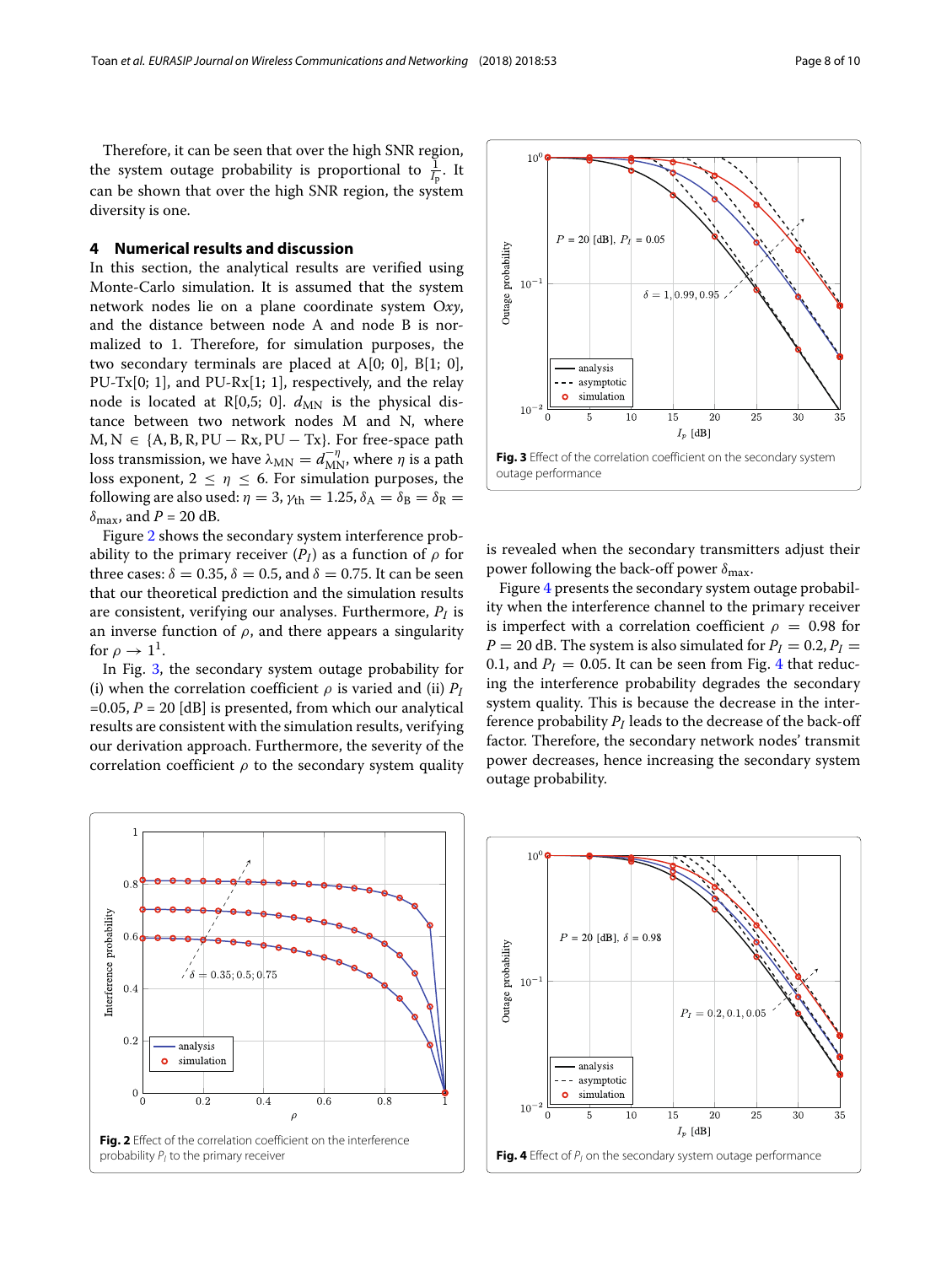# <span id="page-8-25"></span>**5 Conclusion**

This paper studies the DF two-way relay transmission system in cognitive radio environments. Furthermore, our proposed model considers the primary transmitter interference to the secondary system and evaluates the system quality when the interference CSI from the secondary transmitters to the primary receiver is imperfect. This paper has derived the interference probability to the primary receiver, the maximum back-off power factor which is used to keep interference under a threshold level. For the secondary system, an exact expression for the system outage probability and its asymptotic expression for the high SNR region have been obtained. These new findings have been verified using the Monte-Carlo simulation results. Further studies on two-way relay systems with imperfect CSI at the primary transmitters will be reported in a separate publication.

# **Endnote**

 $1 \rho$  can be assumed less than 1 to avoid the singularity.

#### **Acknowledgements**

The authors would like to thank the reviewers for their thorough reviews and helpful suggestions.

#### **Funding**

This research work was funded by Vietnam National Foundation for Science and Technology Development (NAFOSTED) under Grant No. 102.04-2014.32.

#### **Availability of data and materials**

Not applicable.

### **Authors' contributions**

HVT and VNQB proposed the system model, derived the system performance, and performed the simulation and manuscript writing. KNL contributed in the manuscript preparation and manuscript revision. All authors read and approved the final manuscript.

#### **Authors' information**

Not applicable.

#### **Competing interests**

The authors declare that they have no competing interests.

#### **Publisher's Note**

Springer Nature remains neutral with regard to jurisdictional claims in published maps and institutional affiliations.

#### **Author details**

<sup>1</sup> Le Quy Don Technical University, Hanoi, Vietnam. <sup>2</sup> Department of Wireless Communications, Posts and Telecommunications Institute of Technology, 11 Nguyen Dinh Chieu, Dakao Ward, District 1, Ho Chi Minh City, Vietnam. <sup>3</sup>Western Sydney University, Sydney, Australia.

#### Received: 26 July 2017 Accepted: 22 February 2018 Published online: 06 March 2018

#### **References**

- <span id="page-8-0"></span>1. MR A Singh, RK Bhatnagar, Mallik, Cooperative spectrum sensing in multiple antenna based cognitive radio network using an improved energy detector. IEEE Commun. Lett. **16**(1), 64 (2012)
- 2. MR A Singh, RK Bhatnagar, Mallik, Performance of an improved energy detector in multihop cognitive radio networks. IEEE Trans. Veh. Technol. **65**(2), 732 (2016)
- <span id="page-8-1"></span>3. D Goel, VS Krishna, M Bhatnagar, Selection relaying in decode-and-forward multi-hop cognitive radio systems using energy detection. IET Commun. **10**(7), 753 (2016)
- <span id="page-8-2"></span>4. G Scutari, DP Palomar, S Barbarossa, Cognitive MIMO radio. IEEE Signal Process. Mag. **25**(6), 46 (2008)
- <span id="page-8-3"></span>5. A Alsharoa, H Ghazzai, MS Alouini, Optimal transmit power allocation for MIMO two-way cognitive relay networks with multiple relays using AF strategy. IEEE Wireless Commun. Lett. **3**(1), 30 (2014)
- <span id="page-8-4"></span>6. K Ho-Van, Exact outage analysis of modified partial relay selection in cooperative cognitive networks under channel estimation errors. IET Commun. **10**(2), 219 (2016)
- <span id="page-8-5"></span>7. VNQ Bao, TQ Duong, Exact outage probability of cognitive underlay DF relay networks with best relay selection. IEICE Trans. Commun. **E95.B**(6), 2169 (2012)
- <span id="page-8-6"></span>8. HK Boddapati, MR Bhatnagar, S Prakriya, in 2016 IEEE Globecom Workshops (GC Wkshps). Ad-hoc relay selection protocols for multi-hop underlay cognitive radio networks. (Washington, 2016), pp. 1–6
- <span id="page-8-7"></span>9. HK Boddapati, S Prakriya, MR Bhatnagar, in 2017 IEEE Int. Conf. Commun. Workshops (ICC Workshops). Throughput analysis of cooperative multi-hop underlay CRNs with incremental relaying. (Paris, 2017), pp. 379–385
- <span id="page-8-8"></span>10. AG Fragkiadakis, EZ Tragos, IG Askoxylakis, A survey on security threats and detection techniques in cognitive radio networks. IEEE Commun. Surveys & Tutorials. **15**(1), 428 (2013)
- <span id="page-8-9"></span>11. Y Zhang, W Han, D Li, P Zhang, S Cui, Power versus spectrum 2-D sensing in energy harvesting cognitive radio networks. IEEE Trans. Signal Process. **63**(23), 6200 (2015)
- <span id="page-8-10"></span>12. DK Nguyen, M Matthaiou, TQ Duong, H Ochi, in Proc. 2015 IEEE Int. Conf. Commun. Workshop (ICCW). RF energy harvesting two-way cognitive DF relaying with transceiver impairments. (London, 2015), pp. 1970–1975
- <span id="page-8-11"></span>13. Z Xing, Z Yan, Y Zhi, X Jia, W Wenbo, Performance analysis of cognitive relay networks over Nakagami-m fading channels. IEEE J. Sel. Areas Commun. **33**(5), 865 (2015)
- 14. B Zhong, Z Zhang, Opportunistic two-way full-duplex relay selection in underlay cognitive networks. IEEE Systems J. **PP**(99), 1 (2016)
- <span id="page-8-12"></span>15. PS Bithas, AA Rontogiannis, K Berberidis, in Proc. 2014 Int. Conf. Wireless and Mobile Comput. Netw. Commun. (WiMob). SINR analysis of cognitive underlay systems with multiple primary transceivers in Nakagami-m fading, (Larnaca, 2014), pp. 500–505
- <span id="page-8-13"></span>16. R Boris, W Armin, Spectral efficient protocols for half-duplex fading relay channels. IEEE J. Sel. Areas Commun. **25**(2), 379 (2007)
- <span id="page-8-14"></span>17. L Song, Relay selection for two-way relaying with amplify-and-forward protocols. IEEE Trans. Veh. Technol. **60**(4), 1954 (2011)
- <span id="page-8-15"></span>18. Y Jing, F Pingzhi, TQ Duong, L Xianfu, Exact performance of two-way AF relaying in Nakagami-m fading environment. IEEE Trans. Wireless Commun. **10**(3), 980 (2011)
- <span id="page-8-16"></span>19. Z Chensi, G Jianhua, L Jing, R Yun, M Guizani, A unified approach for calculating the outage performance of two-way AF relaying over fading channels. IEEE Trans. Veh. Technol. **64**(3), 1218 (2015)
- <span id="page-8-17"></span>20. TT Duy, HY Kong, Exact outage probability of cognitive two-way relaying scheme with opportunistic relay selection under interference constraint. IET Commun. **6**(16), 2750 (2012)
- <span id="page-8-18"></span>21. A Afana, A Ghrayeb, V Asghari, S Affes, in Proc. IEEE 14th Workshop Signal Process. Adv. Wireless Commun. (SPAWC). On the performance of spectrum sharing two-way relay networks with distributed beamforming. (2013), pp. 365–369
- 22. A Afana, A Ghrayeb, V Asghari, S Affes, Distributed beamforming for spectrum-sharing systems with AF cooperative two-way relaying. IEEE Trans. Commun. **62**(9), 3180 (2014)
- <span id="page-8-19"></span>23. A Afana, A Ghrayeb, VR Asghari, S Affes, Distributed beamforming for two-way DF relay cognitive networks under primary-secondary mutual interference. IEEE Trans. Veh. Technol. **64**(9), 3918 (2015)
- <span id="page-8-20"></span>24. HV Toan, VNQ Bao, in Proc. 2016 International Conference on Advanced Technologies for Communications (ATC). Opportunistic relaying for cognitive two-way network with multiple primary receivers over Nakagami-m fading. (Hanoi, 2016), pp. 141–146
- <span id="page-8-21"></span>25. Y Cao, C Tellambura, Cognitive beamforming in underlay two-way relay networks with multi-antenna terminals. IEEE Trans Cogni. Commun. Netw. **1**(3), 294 (2015)
- <span id="page-8-22"></span>26. X Zhang, Z Zhang, J Xing, R Yu, P Zhang, W Wang, Exact outage analysis in cognitive two-way relay networks with opportunistic relay selection under primary user's interference. IEEE Trans. Veh. Technol. **64**(6), 2502 (2015)
- <span id="page-8-23"></span>27. P Ubaidulla, S Aissa, in Proc. IEEE 22nd Int. Symp. Personal Indoor and Mobile Radio Commun. (PIMRC). Distributed cognitive two-way relay beamformer designs under perfect and imperfect CSI, (Toronto, 2011), pp. 487–492
- <span id="page-8-24"></span>28. SH Safavi, M Ardebilipour, S Salari, Relay beamforming in cognitive two-way networks with imperfect channel state information. IEEE Wireless Commun. Lett. **1**(4), 344 (2012)